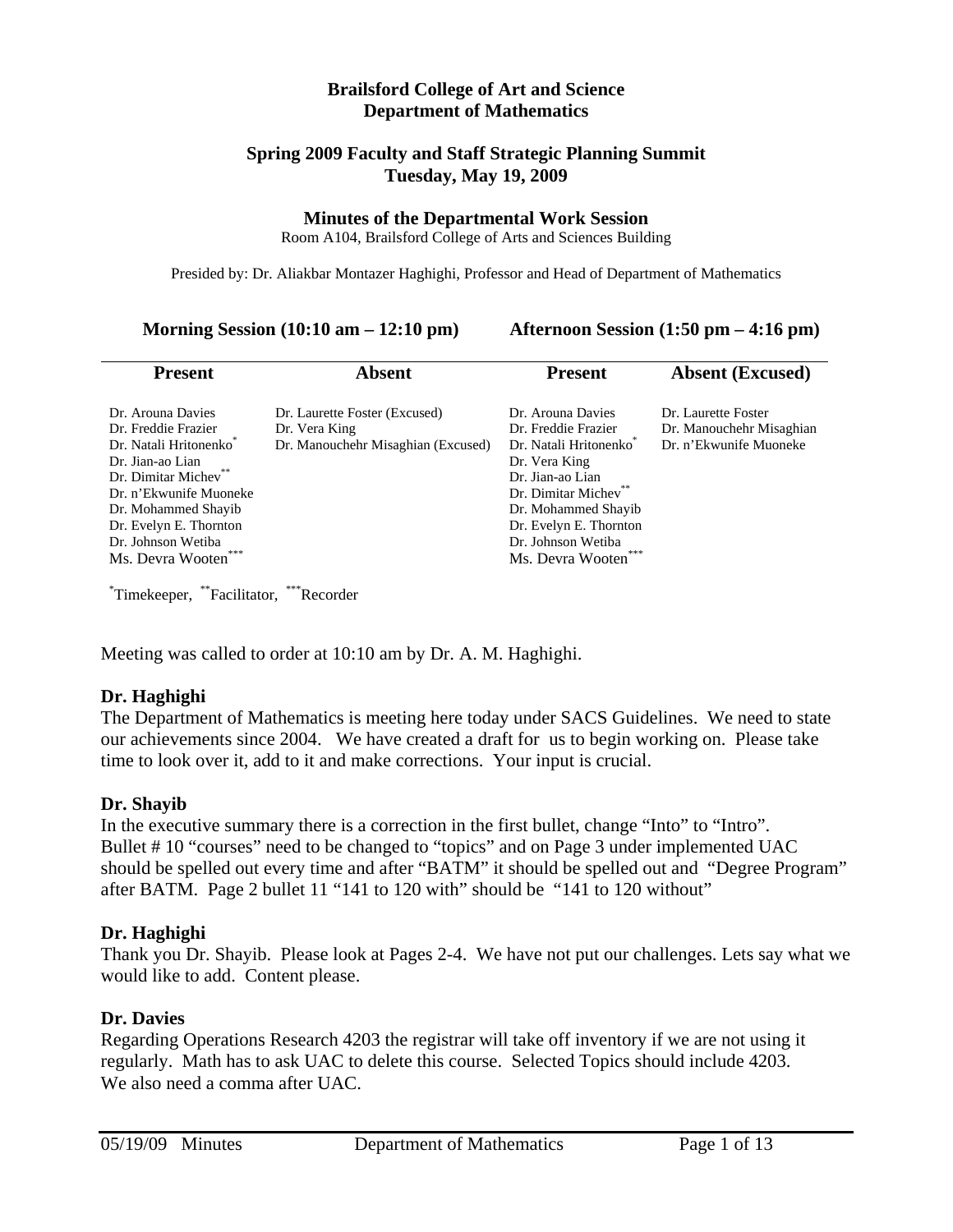## **Dr. Haghighi**

Let's put our goals in the executive summary, give more ideals for projected changes. One change may be the evaluation instrument.

# **Dr. Wetiba**

We need more technology integrated into math. What about a Technology Lab addition. What about adding the PhD Program back in.

## **Dr. Haghighi**

Great, Enhance Technology Lab. If feasible add a PhD Program.

## **Dr. Thornton**

Page 8-9 talks about the future, describe future plans, write and say how and what our goals are. We need to answer "What do you wish to become".

## **Dr. Haghighi**

Look at the diagram in H-1 and K this is the future. Page 19. Look at Vision Part B. Any changes for the next five years.

## **Dr. Michev**

Remember J how we change what we want

## **Dr. Shayib**

Going back to Page 3, Rewrite Bullet #4; Take out continual commitment

## **Dr. Muoneke**

We want to become more recognized in graduate and under graduate programs, a stronger department. We want to become known for the quality of mathematics being taught to PV all over the nation.

## **Dr. Thornton**

Put in Students. How students do is our main focus. They are the reason we are here. The key is enhancing Student Services.

## **Dr. Hritonenko**

We "want to become" a department known for quality research. But it is so hard with this huge teaching load.

# **Dr. Haghighi**

Our goals must be consistence with the university. The question: "By the year 2013 how will unit be characterized". Do we have a role model? What area? Where?

## **Dr. Muoneke**

This is same question as "What we want to become" Does role model have to be from this country? USA.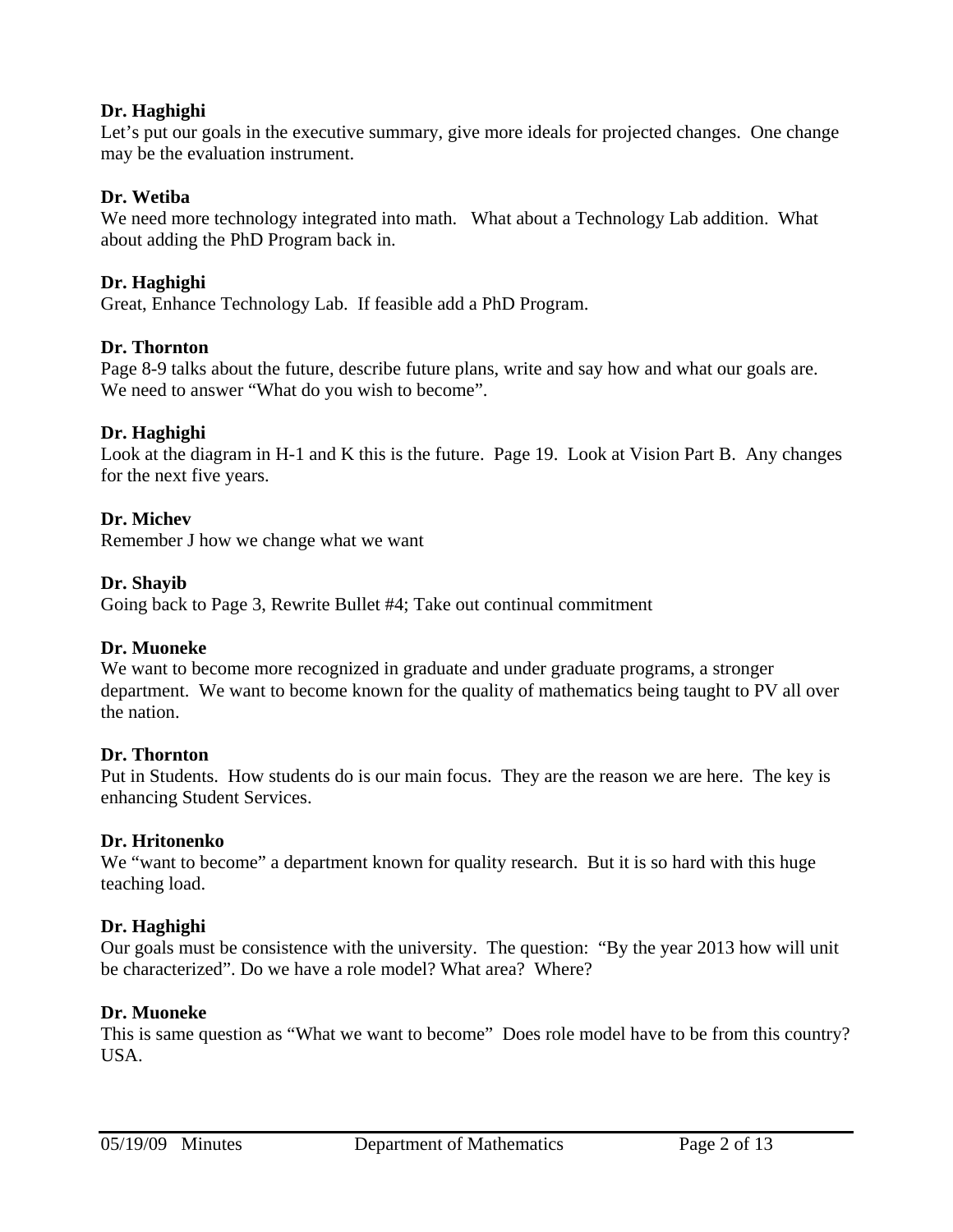## **Dr. Davies**

This depends on the progress of the first

## **Dr. Frazier**

Yes, we have lots of role models for the department. It is hard to accomplish because we must follow outcomes for students. We are unique from other colleges. Students first. I think PVAMU is a role model, we take student and make them math literate. Math is the base where ever they go.

## **Dr. Haghighi**

Lets stick to the USA for role models. If we say we want to be a leader…The role model for other we want to be the Best. How do we know we are the best?

## **Dr. Thornton**

We need to document why we are better and why?

## **Dr. Frazier**

Look at other school our size. Do not include U of H, MIT. They are good. We are different. Size and everything. We help a student, that makes us unique.

## **Dr. Haghighi**

So, We want others to emulate us.

## **Dr. Muoneke**

Compare us to Howard University. They are a HBCU. They have 60,000 students. Just take the department. We have to look up to someone/some place.

## **Dr. Frazier**

We measure success by the student's success, stats say that anywhere our student go they are successful as minorities.

## **Dr. Haghighi**

Moving on the Mission, Page 5.

## **Dr. Shayib**

Each bullet should begin with "To".

## **Dr. Lian**

The mission is great. We do not need bullets. Put it all together in a paragraph. Simple

## **Dr. Hritonenko**

Yes, We should expand, Take away bullets.

## **Dr. Davies**

Take out "approaches to". It is one approach by the department.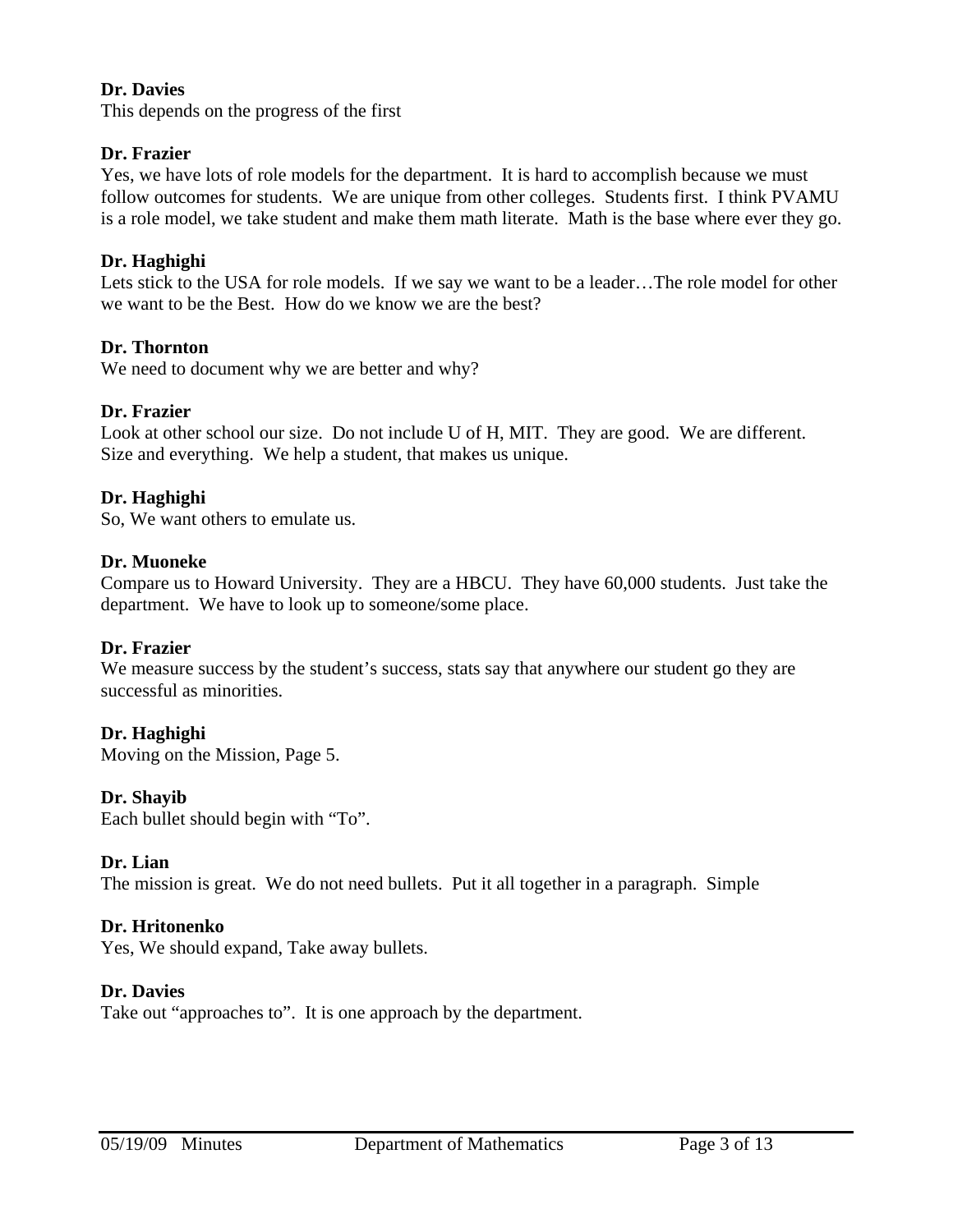#### **Dr. Thornton**

We all have a different approach, I think it is needed. For "D" put what we have. It is listed two times. In recruitment and retention, is this the answer?

## **Dr. Shayib**

"Current Organizational Structure" repeated. Little things need fixing.

## **Dr. Haghighi**

Yes, Dr. Shayib I agree. This was put together very quickly in order for us to have a starting place. This is not a final document at all. Is the chart okay as far as information? After it is, we will tweak it to look good on the page. We will delete double title.

## **Dr. Lian**

We will fix the look, lets look at content.

Provost - Dr. Johanna Thomas-Smith, Dean- Dr. Danny Kelly, Asst Dean- Dr. Onimi Wilcox and Administrative Asst – Ms. Jeanette Williams entered the room.

## **Dr. Kelly**

First, I am here to put the fear of the Lord in you and thank you for all the hard work I know you will be doing.

## **Dr. Thomas-Smith**

I just had a great question from Languages and Communications that I think it is worth sharing. Don't report on goals. Make new goals. Report on how well we are doing on other items. This is a statement. I have seen the 04-05 Report. This is serious, insist on compliance. Reports to the Office of Education is different. That report is linked to loans. Scary Stuff. Making up more accountability. These things force us to pay attention, which is good.

## **Dr. Haghighi**

Thank you Provost and Dean Kelly for your input.

Provost - Dr. Johanna Thomas-Smith, Dean- Dr. Danny Kelly, Asst Dean- Dr. Onimi Wilcox and Administrative Asst – Ms. Jeanette Williams exit the room.

## **Dr. Haghighi**

Lets get back to Page 7. We have to separate each. Some are easy.

## **Dr. Shayib**

Under "Core values" it is the mission again in the first problem.

## **Dr. Hritonenko**

This is an excellent way to start, with the mission. I like it.

## **Dr. Haghighi**

If sentence is not relevant please tell us what to do.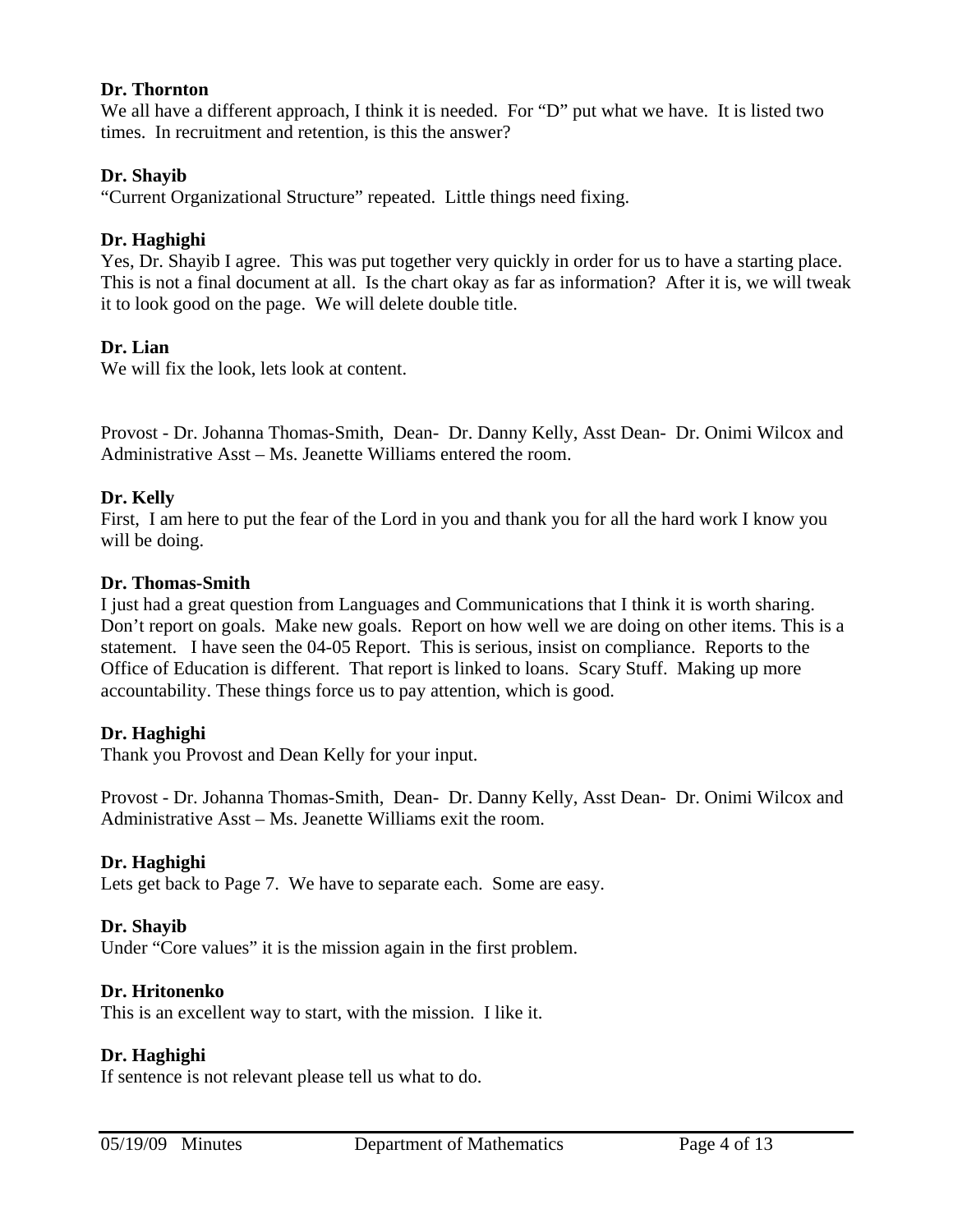## **Dr. Frazier**

We have a lot going on. Students working in the department, helping them on social skills and work ethics, while doing seminars; This is a commitment to quality.

## **Dr. Haghighi**

We are saying we are committed to Students accountability with the Tutorial Lab/Computer Lab and Student helping other students. As far as Social Responsibility/ Leadership Look at the 3rd paragraph.

## **Dr. Shayib**

In the  $2<sup>nd</sup>$  paragraph put change on the one, take out one and two.

## **Dr. Muoneke**

Remove the word to say "Our students have published". Do not be so specific.

## **Dr. Haghighi**

These are examples we put together so it won't be a blank piece of paper.

## **Dr. Frazier**

Regarding Leadership, we have students who help students; would that be social responsibility, or Leadership? The student is accepting social responsibility as a leader. They can't be here today gone tomorrow. They have to get along with other people. Teamwork.

## **Dr. Haghighi**

I think this is a good example of Leadership.

## **Dr. Thornton**

I think it is both, Social Responsibility and Leadership.

## **Dr. Haghighi**

Please look at **H-1, Goal #1** Strengthen the Quality of Academic Program

## **Dr. Frazier**

This ties back to what we just did. In this format: we have pre/post test true statement. 100% passed the ETS Major Field Test. Put the criteria for the exit exam.

# **Dr. Haghighi**

**University Goal #2**, Improve Academic Indicator of the Student Body. Let's explain academic indicators

## **Dr. Muoneke**

Indicators to me are like sheep. One will take off leading and the others will follow, not knowing where they are going. So it would be an Academic Leader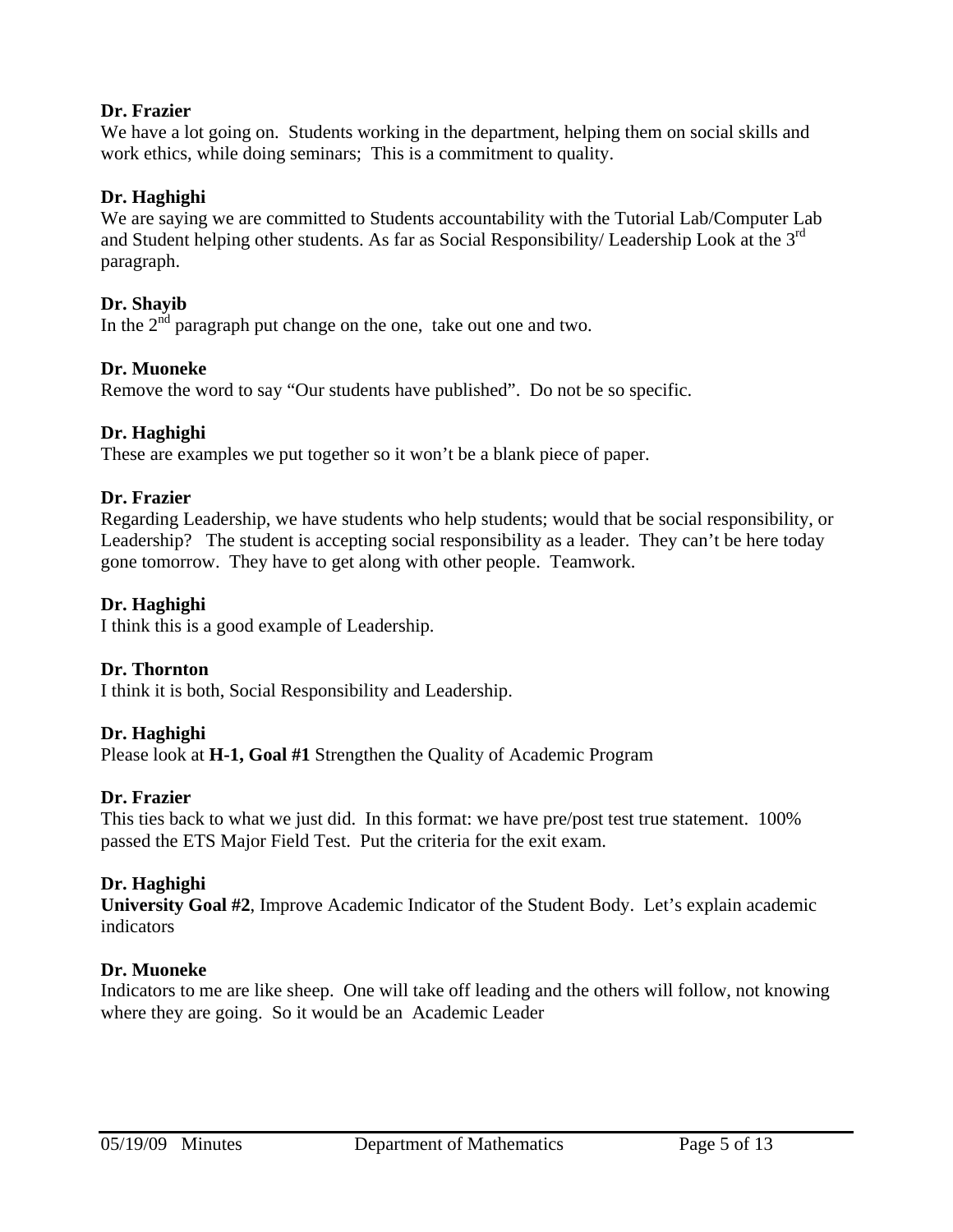#### **Dr. Thornton**

I think it is simple…MAPP Test, Performance Based Test Results. Testing…How we give test is an example of how we could help.

## **Dr. Davies**

It has got to be performance based.

## **Dr. Haghighi**

Ignore what is there "Awareness and Math Club", See Page 9. Again, Define what are indicators?

## **Dr. Lian**

I proposed to move forward for the sake of time, and come back.

## **Dr. Hritonenko**

As time-keeper I agree, Lets move on to the **University Goal #3**, H-1. Regarding that goal I believe we can not do research with the current teaching load and money situation. The one registration per person is no enough.

## **Dr. Haghighi**

We do not have enough money to do a lot. I understand your frustration Dr. Natali (Hritonenko). Some departments have no monies for registration.

## **Dr. Muoneke**

Do not say no, Just say no money. Also change encourage to enhance, because we are doing it.

## **Dr. Haghighi**

**University Goal #4** We will add that I am FEMA Certified and Ms. Williams is CPR and First Aid certified.

## **Dr. Muoneke, Dr. Lian, Dr. Thornton, and Dr. Shayib**

Add faculty/Staff and it is good.

## **Dr. Haghighi**

**University Goal #5**, Page 11 Achieve and Maintain Financial Stability

# **Dr. Shayib**

It is good, just add years

# **Dr. Muoneke**

Remove "in"

## Dr. Haghighi Thank you, Now **University Goal #6,** Increase Efficiency of University Operations

## **Dr. Muoneke**

Just say how you are running the department. You have specifics, lots of paperwork. You have more information regarding this then us. (Directed to Dr. Haghighi)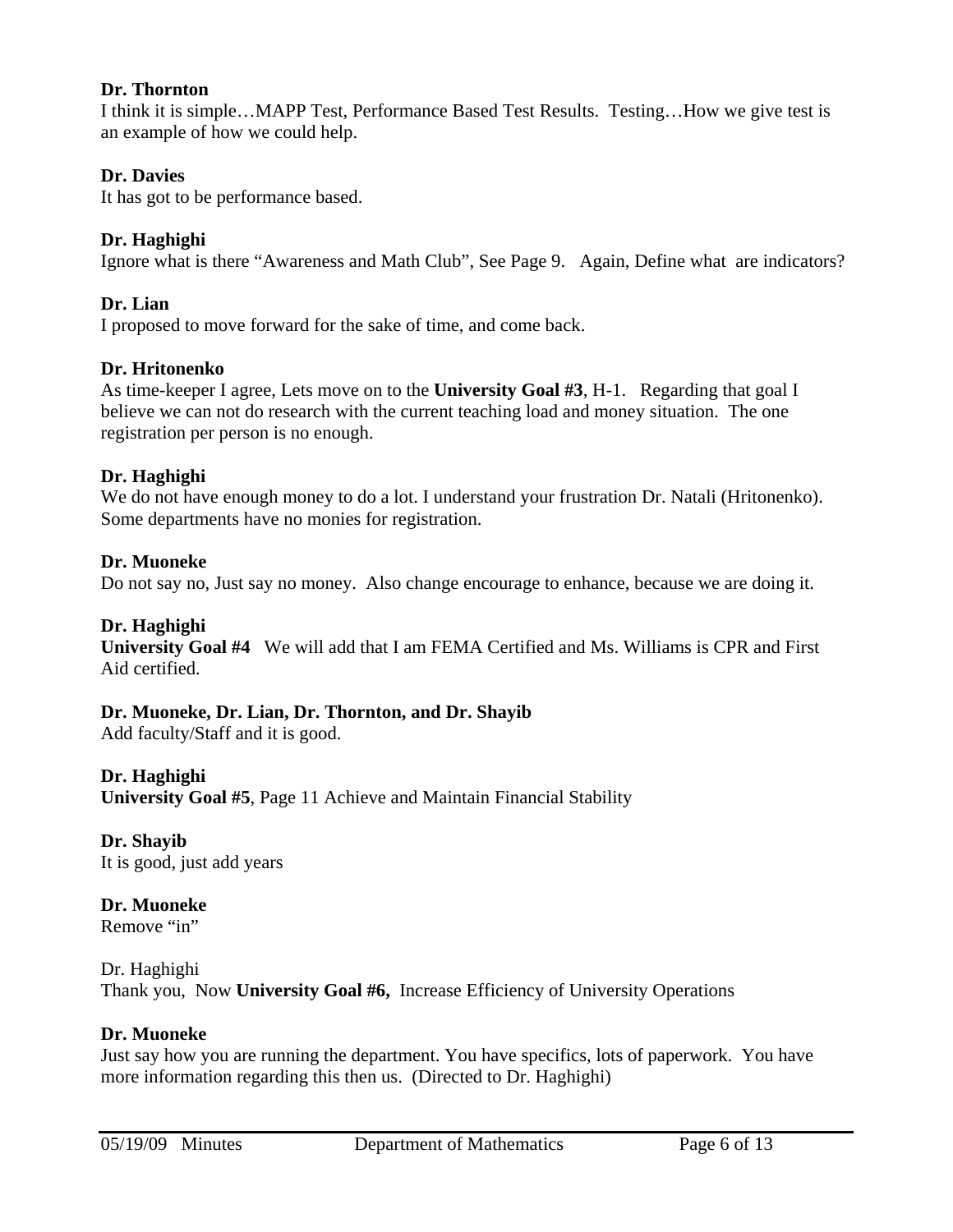## **Dr. Wetiba**

It is okay to me.

# **Dr. Thornton**

Take away class size and monitor electrical usage.

## **Dr. Davies**

You can add things like monitor the procurement of office supplies for the department. Compare last years running of the department to how you plan to run it this year. Look at Page 11.

# **Dr. Wetiba**

Compare to last year. Telephone and Postage with lower budget.

## **Dr. Haghighi**

Ok, Lets move on the **University Goal #7,** Page 12 Promote Programs that contribute to student success.

## **Dr. Frazier**

You have all types of seminars, talking about the past, given by Student and Faculty. Morning and afternoon summer enrichment programs for freshman and upper level students. Wetiba had research with Biology Students to promote student research. Assessment made by the presentation and publication of the students.

## **Dr. Muoneke**

Combine Goals into one goal. Set up programs in dept that set-up Student Ability to success.

**Dr. Lian**  This is very good.

## **Dr. Haghighi**

**University Goal # 8**, Strengthen University Advancement Programs Including Fund-Raising. Define Advancement Program, See Page 13.

## **Dr. Muoneke**

Add Scholarships because "fundraising does not mean grants".

## **Dr. Lian**

Let's add it with scholarship, "Frazier's Money" that he is going to give.

# **Dr. Haghighi**

If no other comments on #8 we will move on to **University Goal # 9,** Page 14 We had Journal, Grants, Math Awareness, and Stem.

## **Dr. Michev**

Use what you have just add together.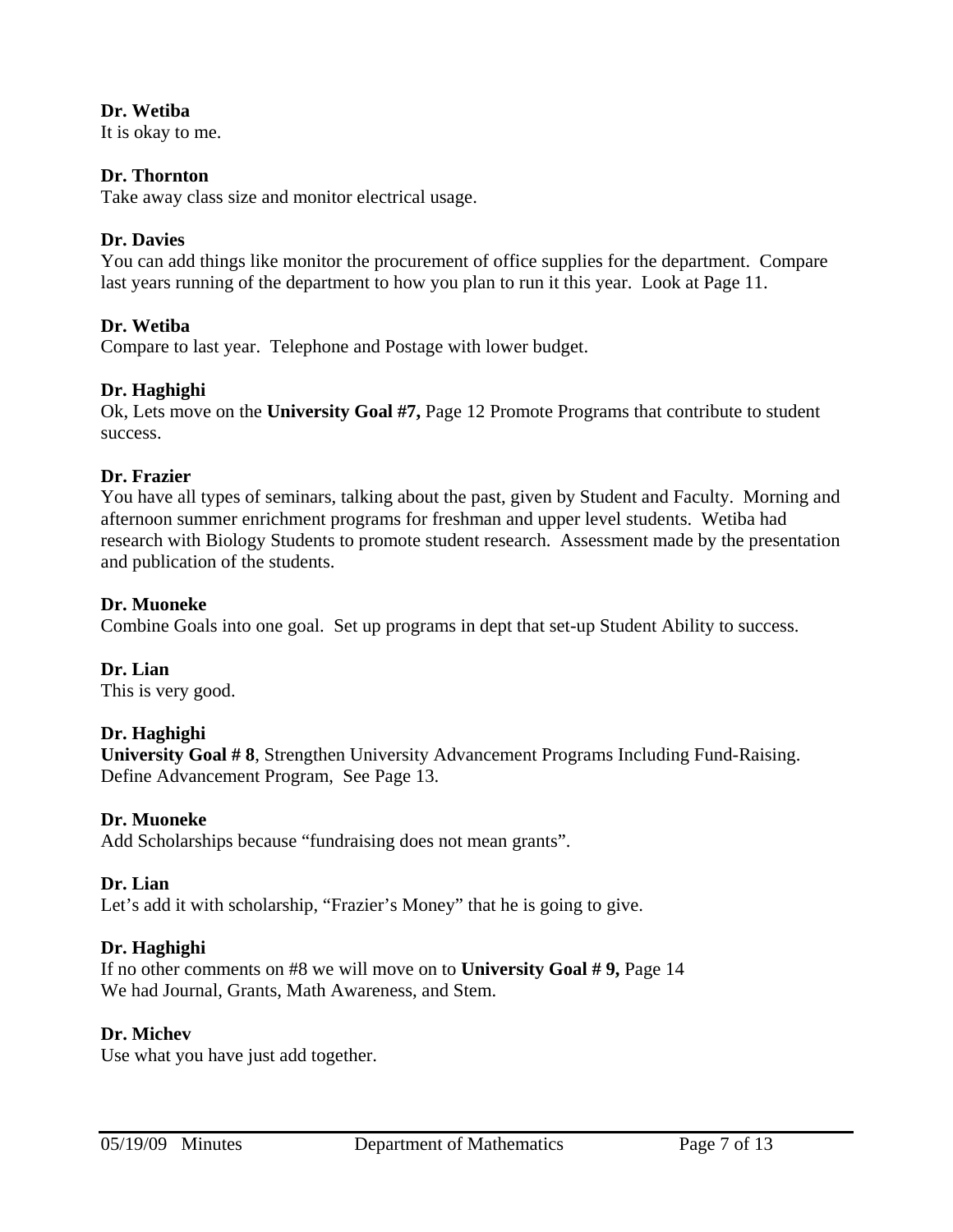## **Dr. Davies**

Actual Goal #9 written like they have it just change from university to department.

## **Dr. Lian**

Put attend national and international meetings.

## **Dr. Haghighi**

**University Goal # 10**, See Page 15, Strengthen the quality of the Athletics Program

## **Dr. Muoneke**

Let take this seriously as they did. Put in give them extra time when they are gone to compete.

## **Dr. Davies**

But is that really strengthening Athletics? No, tutorial lab might be considered strengthening.

## **Dr. Hritonenko**

Five minute warning

## **Dr. Haghighi**

Any other comments on Goal #10, If not we will come back after the lunch meeting.

Department Attendees left the appointed area to attend luncheon.

Department Attendees reconvene @1:50pm

## **Dr. Haghighi**

Please look at Pages 18 and 19, J. We are looking at the future. Possible changes may be that the tutorial lab may go up to 2011 without a fee, policy and procedures for evaluations, you may want to change. 2010 may be to soon in implement changes for evaluation. Dr. King did program assessment with the Major Field Test through ETS. Look at Page 11 for a reference.

## **Dr. King**

Why do we exclude the service component? Our program include service to others besides our majors. Service to improve the tutorial lab. Are they saying assessment of the program or courses. Is this quality assessment ongoing? Is there a comprehensive test?

## **Dr. Thornton**

We need more than just test. Why is Intermediate Analysis listed on #2?

## **Dr. Haghighi**

Yes, Intermediate Analysis needs to be removed. BATM needs to be listed as a program and Capstone and Selected Topics as courses. Assessment is ongoing by Dr. Shayib. Different pieces are tested by different methods, not all-in-one.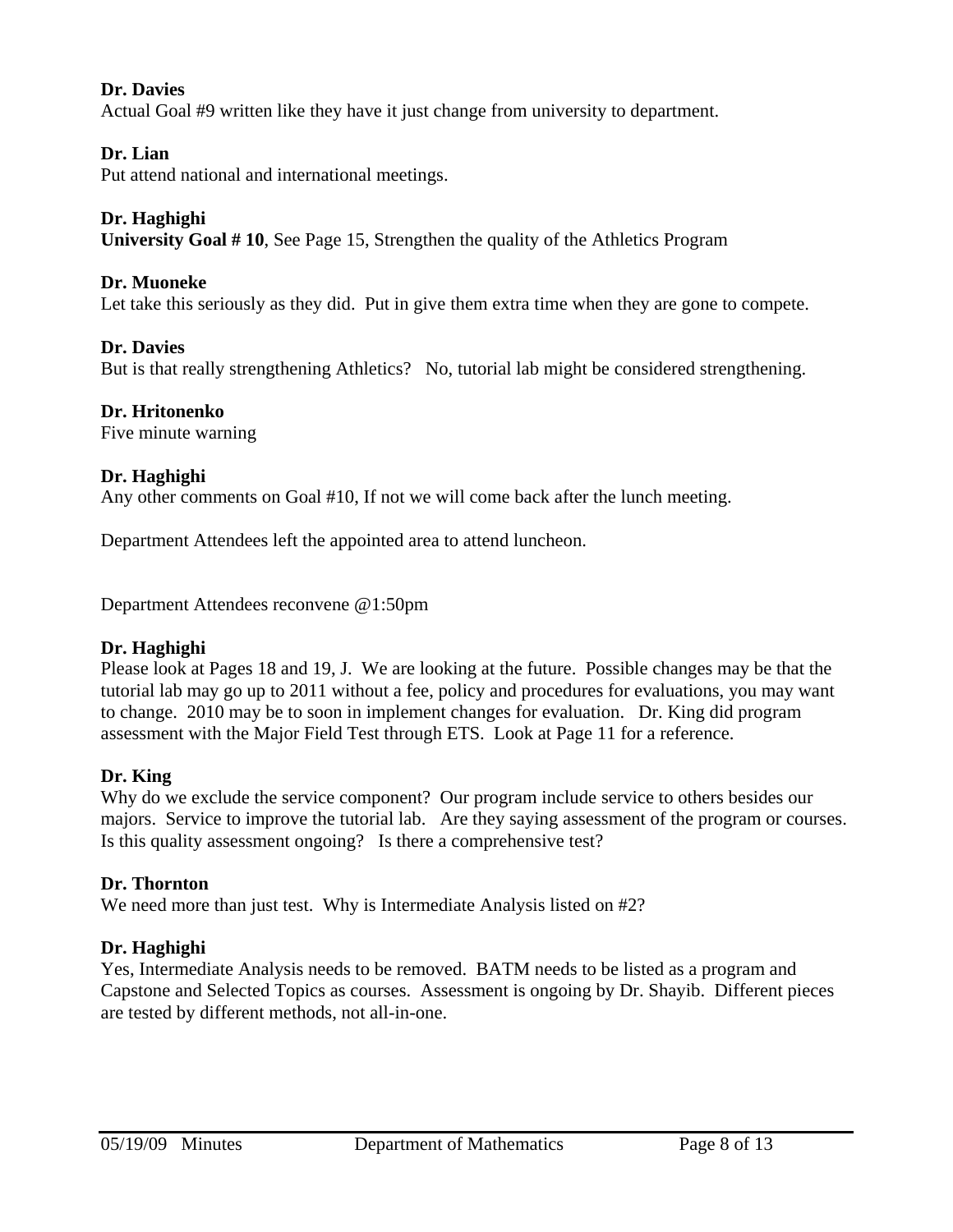## **Dr. King**

We do not have to rely on our own testing. We can look at the College or Education or College of Engineering to see what assessments they have that might help us out.

## **Dr. Haghighi**

Data needs to be analysis. We need to sit down and look at this. Do we want to put in a comprehensive test to be given?

## **Dr. Frazier.**

We have to have students ready to take and pass test. Such as the Engineering Test or Teachers Certification. This is where we have fallen short. We teach "College Algebra" and forget geometry. Teacher need this is pass the THEA. We have to look beyond the class.

## **Dr. Shayib**

These certifications are not part of the degree.

## **Dr. King**

Students can not pass these tests. They are taken after they graduate.

## **Dr. Hritonenko**

This is a big problem. Education and Content. This is not just a PVAMU Problem, this is a national problem.

## **Dr. Haghighi**

Comprehensive for future data. So any changes to item #4.

## **Dr. Wetiba**

Is there anyway to put more technology in there. We need Minitab. We need money to get programs and lab ready.

## **Dr. Haghighi**

The university does not have lab you have to write a program and get funding.

## **Dr. King**

What are the plan for the virtual reality lab? Can we put that in here?

## **Dr. Lian**

The Virtual reality lab is still not fully developed. The hardware is ready but the software is very time consuming and costly.

## **Dr. Haghighi**

We will list Virtual reality lab. If no other comments we will move on to Part K, Pages 19 and 20. This is **TAMUS imperative #1 Openness and Accountability related University Goal #2 Improve Academic Indicators.** 

# **Dr. Shayib**

Change 2 in the title to "two"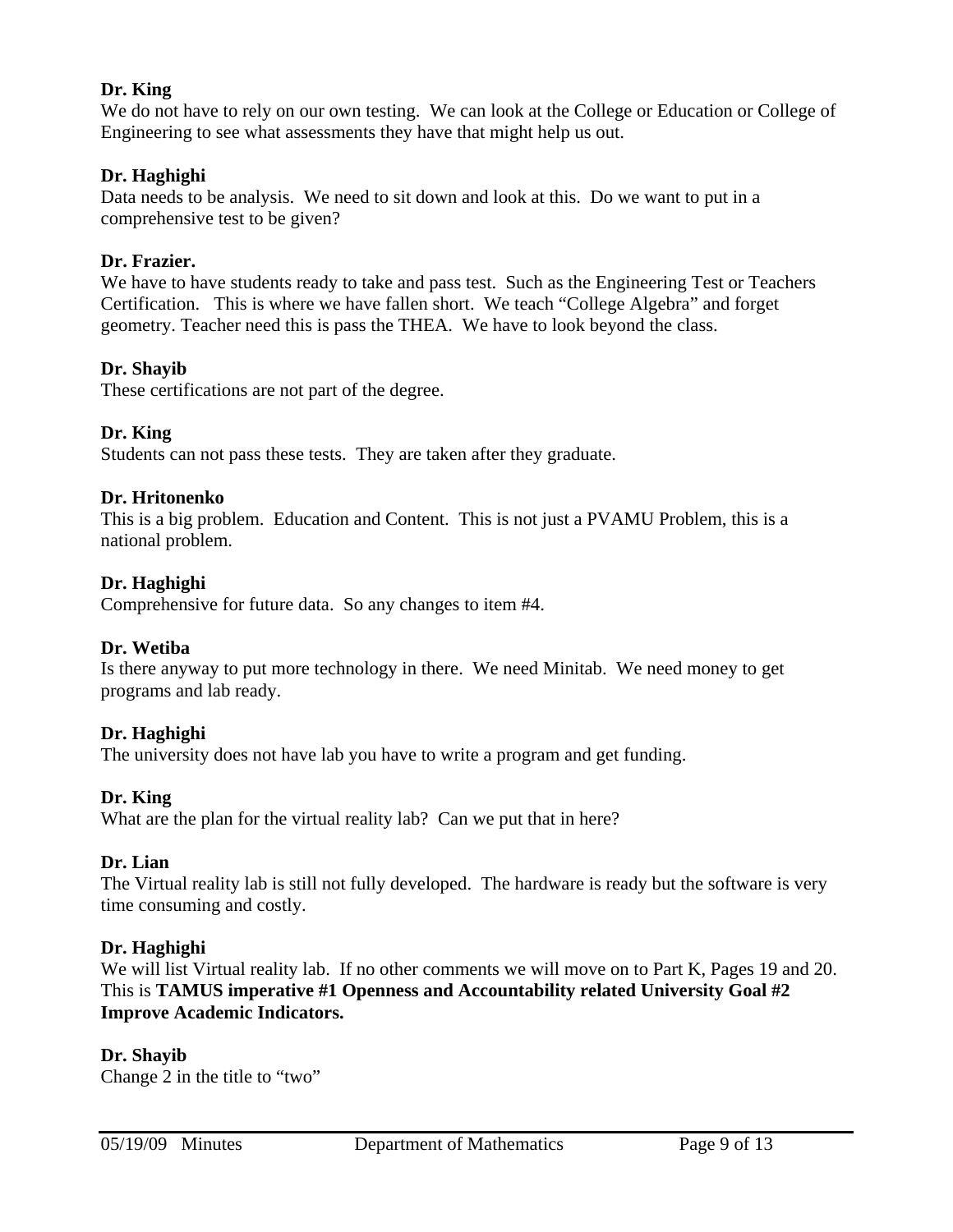## **Dr. Davies**

Maybe we can have a monthly newsletter to say what is going on. Something that states what is going on. Openness means to me they can see everything. I can not make this happen, someone else would have to put it together.

## **Dr. Haghighi**

It is open, but only through proper channels. We are a state agency, some things are always open. Others, no never. We have decided that Indicators means Leadership/Performance.

**Dr. Michev**  Openness to research

**Dr. Wetiba**  Possibly a mid-term exam for assessment

## **Dr. Thornton**

Maybe if a student keeps a portfolio this will help student.

## **Dr. Haghighi**

Page 21 **TAMUS imperative #1 Openness and Accountability related University Goal #4 Strengthen environmental health and safety programs on campus.** 

#### **Dr. Lian**  It good as it is written

## **Dr. Michev**

I agree, It is good, Let's move on.

## **Dr. Haghighi**

Page 22 **TAMUS imperative #1 Openness and Accountability related University Goal #9 Increase and enhance the visibility and awareness of the university to the community at large/ all stakeholders.** 

## **Dr. Lian. Dr. Michev, Dr. Wetiba**

This is correct as it is, Objective is good, Good Path.

## **Dr. Hritonenko**

Add partner with Schools. Dr. King and Dr. Frazier do this.

## **Dr. Frazier**

We go once a week at this time through the College of Engineering. STEM Program similarities.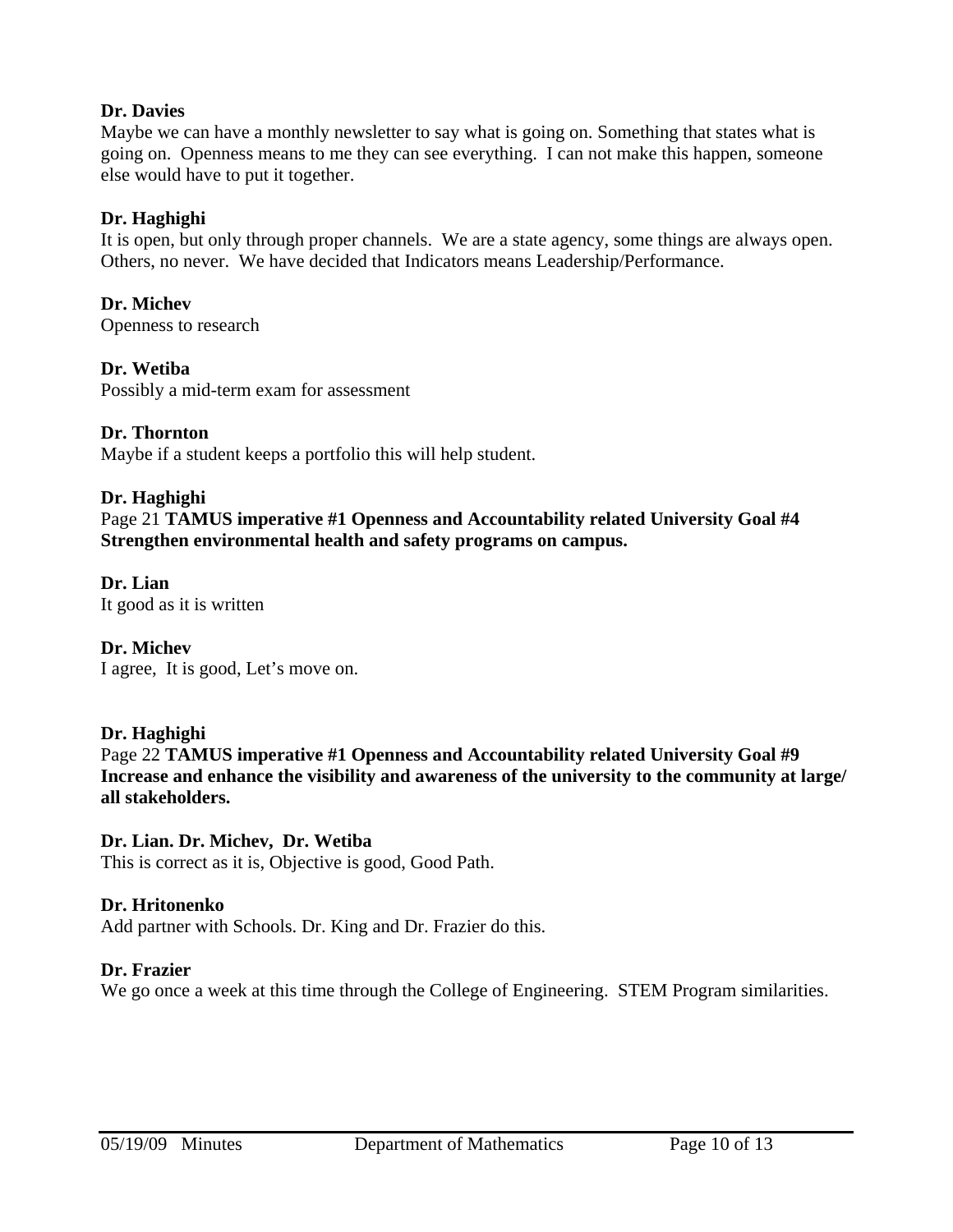## **Dr. King**

We can not do this with a full load and no money. Now if you just help now and then, that not partnership. This is a large financial commitment on both ends. Hempstead tried once, it did not work out well.

## **Dr. Haghighi**

Are we able to partner at this time? Anyone want to try?

**Dr. Wetiba**  I would like to try.

## **Dr. Hritonenko**

We have tried this in the past and it does not work in the rural area such as this.

#### **Dr. Haghighi**

Will we note this as a possibility.

Page 23 **TAMUS imperative #2 Excellence though Academics and Extension Relation University Goal #1 Strengthen the Quality of Academic Programs.** 

#### **Dr. Shayib**

Move the past to the future, It has been successful.

#### **Dr. Lian**

Yes.

## **Dr. Haghighi**

Page 23 **TAMUS imperative #2 Excellence though Academics and Extension Relation University Goal #2 Student Success Programs** 

We need something any comments. Without comment we will move forward.

## **Dr. Haghighi**

Page 24 **TAMUS imperative #2 Excellence though Academics and Extension Relation University Goal #9 Visibility and Awareness.** 

#### **Dr. Thornton**

Add recruitment and enrollment, need more.

#### **Dr. Davies**

Is the enrollment not part of Visibility and Awareness

#### **Dr. Lian**

I will work on the visibility of the website with a deadline of Sept. 10, 2010. I need material.

## **Dr. Hritonenko**

What should we have ready?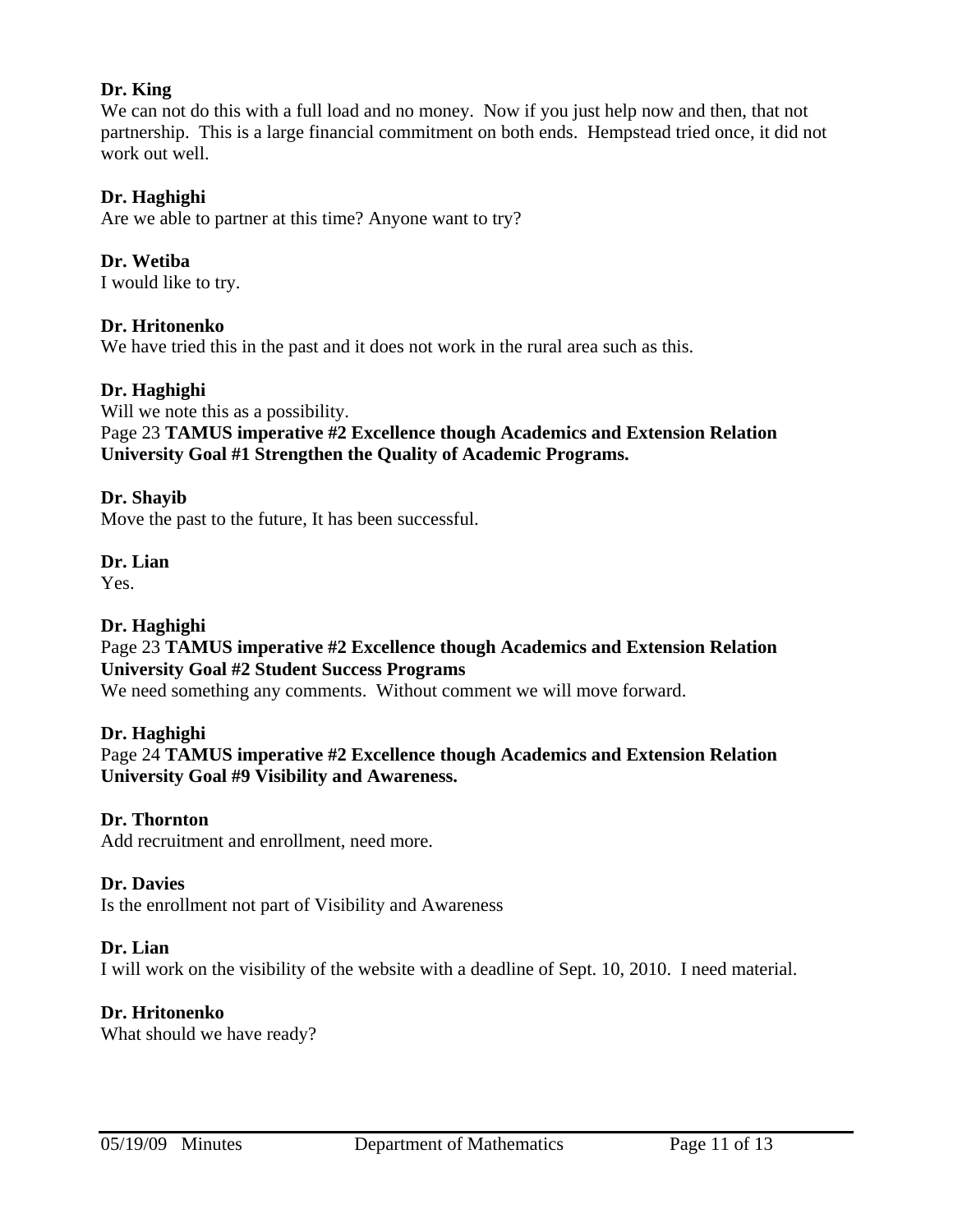## **Dr. Lian**

Very standard page. I will let you know what I will need.

## **Dr. King**

We used to participate in the Houston Science Fair. There is never an over supply of volunteers.

## **Dr. Hritonenko**

Participation in these events are very difficult we have class on Fridays and these events are usually on Fridays.

## **Dr. Haghighi**

Increase involvement in community services will be added. Lets move on to Page 25 **TAMUS Imperative #2 Excellence though Academics and Extension Relation University Goal #10 Athletics.**

**Dr. Wetiba**  It is good as is.

## **Dr. Haghighi**

Thank you. Page 25 **TAMUS Imperative # 3 Research University Goal #3 Increase Research**

## **Dr. Davies**

Just copy from Page 10

## **Dr. Haghighi**

With no other comment moving on to Page 26 **TAMUS Imperative # 3 Research University Goal # 8 Advancement/Fundraising** 

## **Dr. Lian**

Same as Page # 13

## **Dr. Thornton**

I am not for sure this is advancement, maybe advancement for faculty. I am focused on the students.

## **Dr. Haghighi**

Dr. Thornton if you decide on what you would like to add please let me know, now or later, I will try to get it in. Page 26 **TAMUS Imperative # 4 Resources Optimized and Leveraged University Goal # 5 Financial Stability** 

## **Dr. Michev**

This is the same as Goal from the past.

## **Dr. Haghighi**

Page 27 **TAMUS Imperative # 4 Resources Optimized and Leveraged University Goal # 6 Efficient Operations**